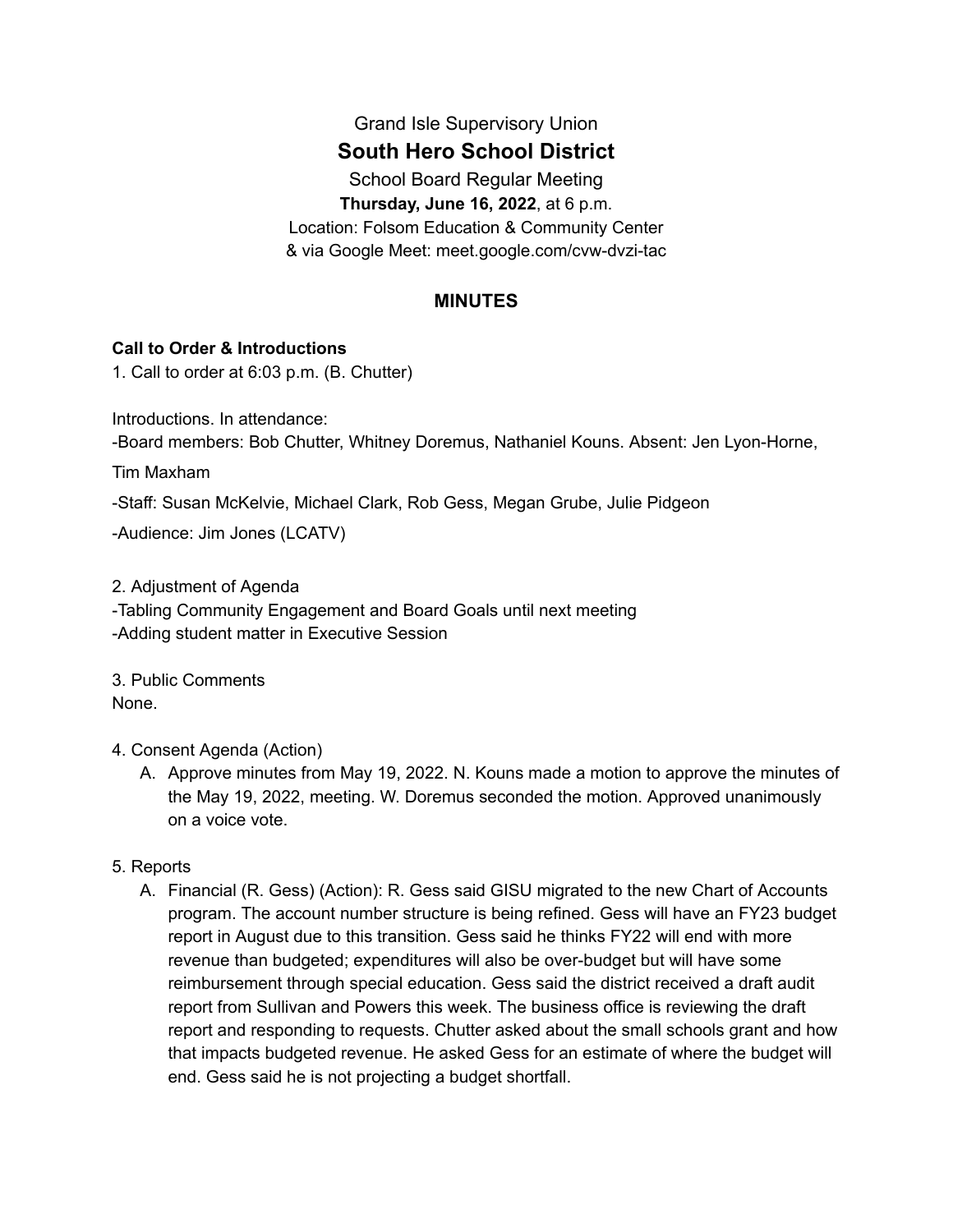B. Chutter made a motion that the board received and reviewed the financial report 15696 of June 10, 2022. N. Kouns seconded the motion. Approved unanimously on a voice vote.

- B. Superintendent's (M. Clark): Clark referred the board to his written report. He noted the last student day was June 13, and staff are finishing inservice. Clark said he is proud of the staff and the community for the hard work during this interrupted school year. Clark said teachers are heroes in an ordinary year, and this year they are superheroes. Chutter noted the superintendent's report covered several laws that came out of the Vermont Legislature this session, and the board will begin addressing these changes at its next meeting. Doremus thanked the superintendent for his appreciation of staff.
- C. Principal's (S. McKelvie): McKelvie shared that the school opened its doors the week before school ended for an open house and arts show. She heard appreciation from the community. The last day of school was June 13. She said the Legislature has approved offering free lunch to all students next year.

### Board Business

6. Approval of Bills for Payment. B. Chutter made a motion to pay the bills in Batch #10650 totaling \$69,342.50 and Batch #10651 totaling \$80,564.88. N. Kouns seconded the motion. Approved unanimously on a voice vote.

7. Data and Summer Programming Reports: S. McKelvie presented data on the 21-22 school year. She started with absence data. In a typical, non-Covid school year, Folsom would expect about 5-10 absences of students a week. During Covid this school year, some students have 30-50 days of absence due to illness or quarantining. The highest weeks of absences were the first week of January when the school had to close due to Covid, and the first week of May after the mask mandate was lifted. She also shared staff absences during the school year with weekly averages. Average student absences this year were 55 a week or 37% of the student body. This is a 450% increase from a normal year. Average staff absences were 16.4 a week or 40% of instructional and support staff or a 456% increase from a normal year.

She noted the school carried on with teaching and learning, as well as sports, theater, musical programs, mentoring, Hay Day, South Hero Land Trust partnership, Arts Night and more to create experiences for students.

The school continued work on its Continuous Improvement Plan 21-22 working toward its goals of academic proficiency, safe and healthy schools and high quality staffing. New literacy programs were piloted, and the school added literacy interventionists who made a difference to support students in and out of the classroom. Dedicated intervention time in the schedule also supported student learning.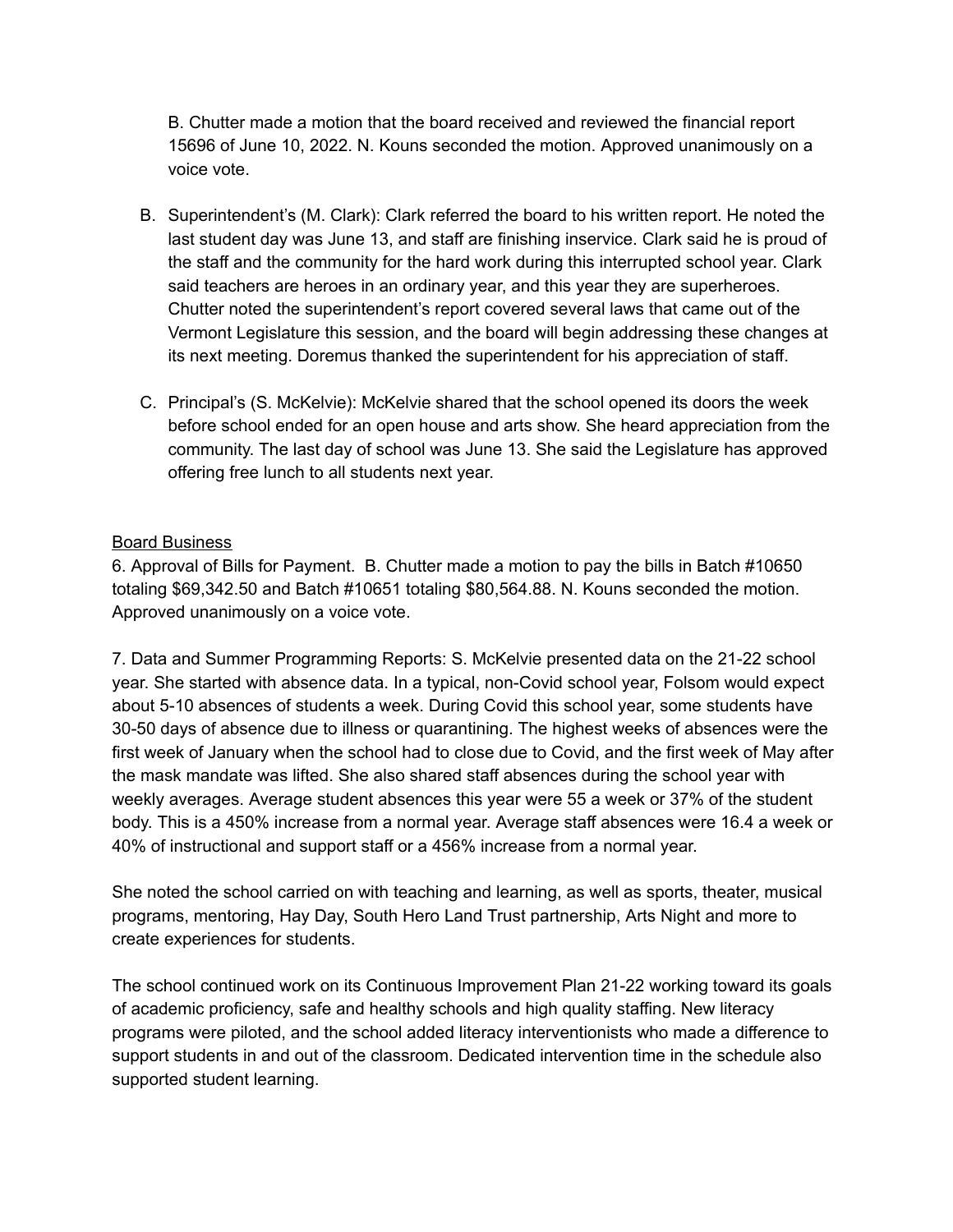McKelvie shared end-of-year data that show growth in reading fluency and math K-2, comparing scores in the phonics, reading fluency and math screening tests from September to May. Kindergarten reported 37% starting the year not identifying letters or letter sounds to 100% identifying those sounds. Grube credited the curricular shift to the Fundations phonics program for part of the success. K-2 teachers will be implementing the next level in this program, Geodes, in 22-23. The math scores did not rise as dramatically due to the sequential nature of math instruction that may reflect absences more directly. McKelvie and Pidgeon credited the interventionists, who were available to Folsom due to Title and Esser funding this year, for making a difference in literacy growth. Kouns asked whether the math interventionist was available at K-8. McKelvie said the interventionist currently is in grades 5-8. The district is planning to implement a new math curriculum, or first instruction. Grube said having multiple approaches for instruction is important. She shared the hiring of a district math instructional coach who will support teachers piloting new programs.

Grube shared early SBAC standardized test data in grades 3-5. She noted that these results are preliminary because not all student results are reported. The early data show grades 3 and 4 made the scale score equivalent of two years of growth. Grades 6-8 made approximately 1 year of growth in scale score. There was significant growth in reaching achievement levels 3 and 4. There was significant growth in the domains of reading and writing across all grade levels. Grube said the Wit & Wisdom curriculum pilot at Folsom is going to be adopted in all district schools. In response to a question, Grube said the district will closely examine data after it is fully released in the fall for how individual students are performing and what the schools need to do for individuals. Math SBAC scores show growth: one grade level had more than 2 years of scale score growth; two grades had more than 1 year of scale score growth. There was an increase in level 4 (high) scores and a decrease in level 1 (low) scores. The data will help the schools determine which skills need to be retaught. Science SBAC is given in grades 5 and 8, and there is no longitudinal data available.

McKelvie concluded her presentation with information on summer programming. GISU pulled together a list of offerings for Islands children to access at GISU schools or off-island. Many camps in the Islands were no cost, and there is also a voucher program to help offset the costs of other camps. Grube and McKelvie thanked Alyssa Dosztan for her work in arranging for all the camp programs. Her position is funded by ESSER grants.

8. Community Engagement Plan - tabled

9. Board Goals - tabled

10. Other

B. Chutter moved that the board go into executive session (pursuant to 1 V.S.A. sec. 313) for a student matter at 7:25 p.m. N. Kouns seconded the motion. Approved unanimously on a voice vote.